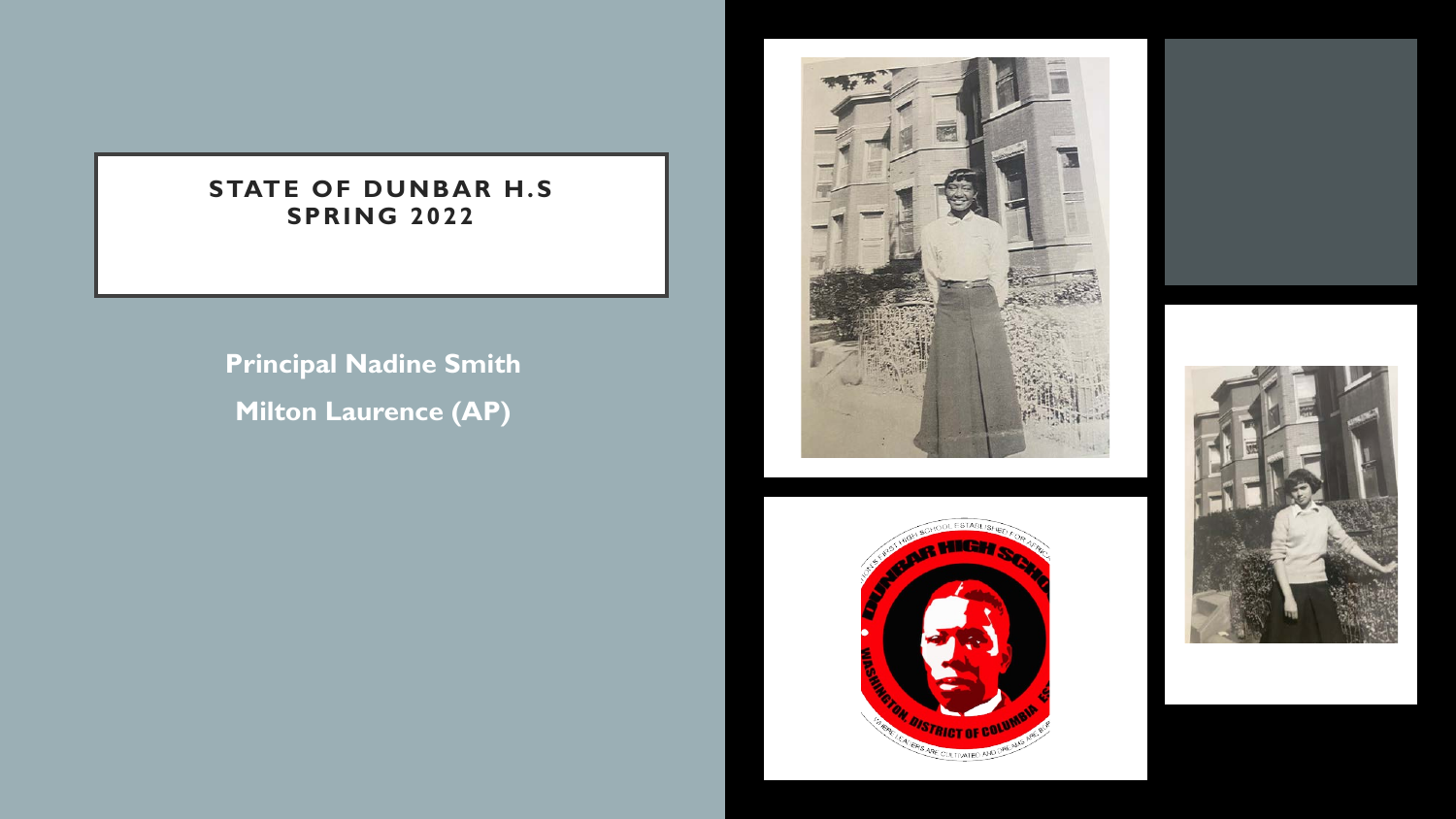#### **The Marathon Continues 151 Years of Excellence**



#### **Overview**

- $\Box$  Strategic Priorities
- $\Box$  Dunbar Academies
- $\square$  Instructional Culture: How are the kids doing?
- **Q** Financial Health: SY22-23 Budget Updates & ESSER Funds
- **Q** Operations: Building Updates
- $\Box$  Athletic Updates
- **Q** Problems of Practice: Dunbar in the News/Threats
- Q&A/Comments.

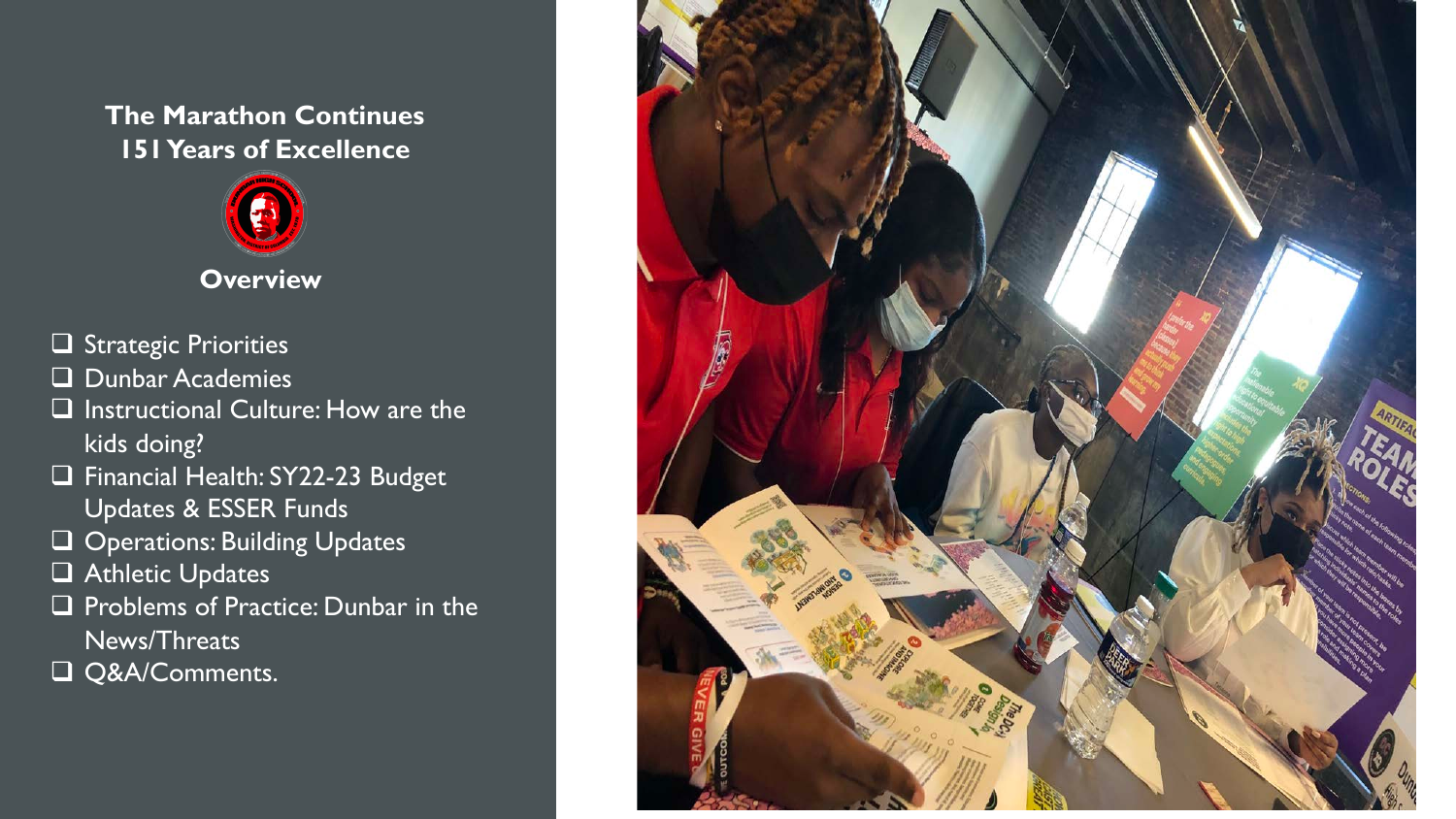

- **Students First**: We recognize students as whole children and put their needs first in everything we do.
- **Equity**: We work proactively to eliminate opportunity gaps by interrupting institutional bias and investing in effective strategies to ensure every student succeeds.
- **Excellence**: We work with integrity and hold ourselves accountable for exemplary outcomes, service, and interactions.
- **Teamwork:** We recognize that our greatest asset is our collective vision and ability to work collaboratively and authentically.
- **Courage**: We have the audacity to learn from our successes and failures, to try new things, and to lead the nation as a proof point of PK-12 success.
- **Joy**: We enjoy our collective work and will enthusiastically celebrate our success and each other.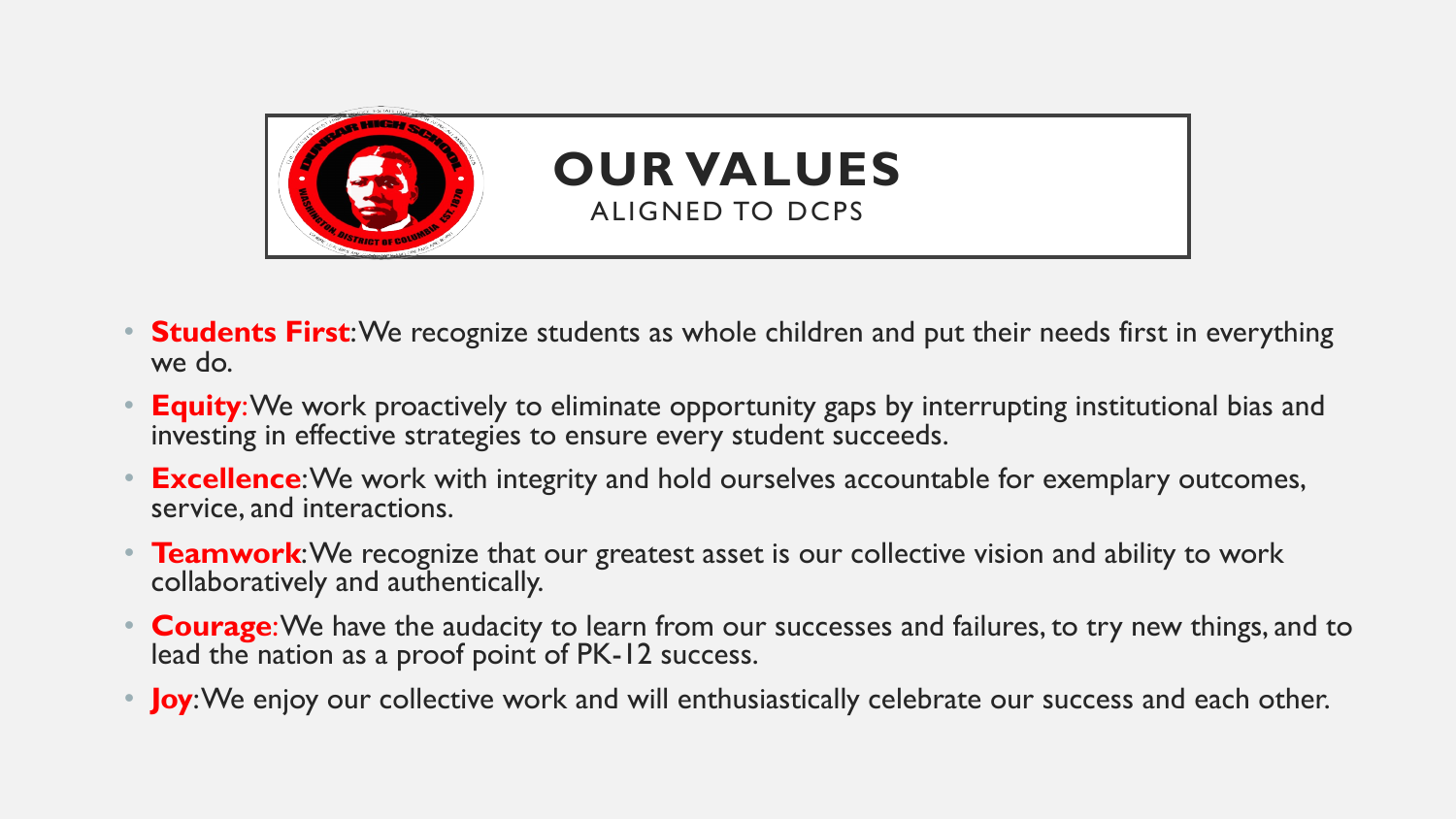### OUR STRATEGIC PRIORITIES ALIGNED TO DCPS

#### Educate the Whole Child

• Educate the Whole Child: Provide rigorous, joyful, and inclusive academic and social emotional learning experiences to ensure all students are college and career ready.

#### Engage Families

• Engage Families: Ensure communication and deepen partnerships with families and the community.

#### Empower Our People

• Empower our People: Recruit, develop, and retain a talented, caring, and diverse team.

#### Ensure Excellence

• Ensure Excellent Schools: Define a consistent standard of school excellence. Grow Dunbar enrollment and attendance while promoting innovation.

#### Disrupt and Promote Equity

• Promote Equity: Define, understand, and promote equity so that we eliminate opportunity gaps and systematically interrupt institutional bias.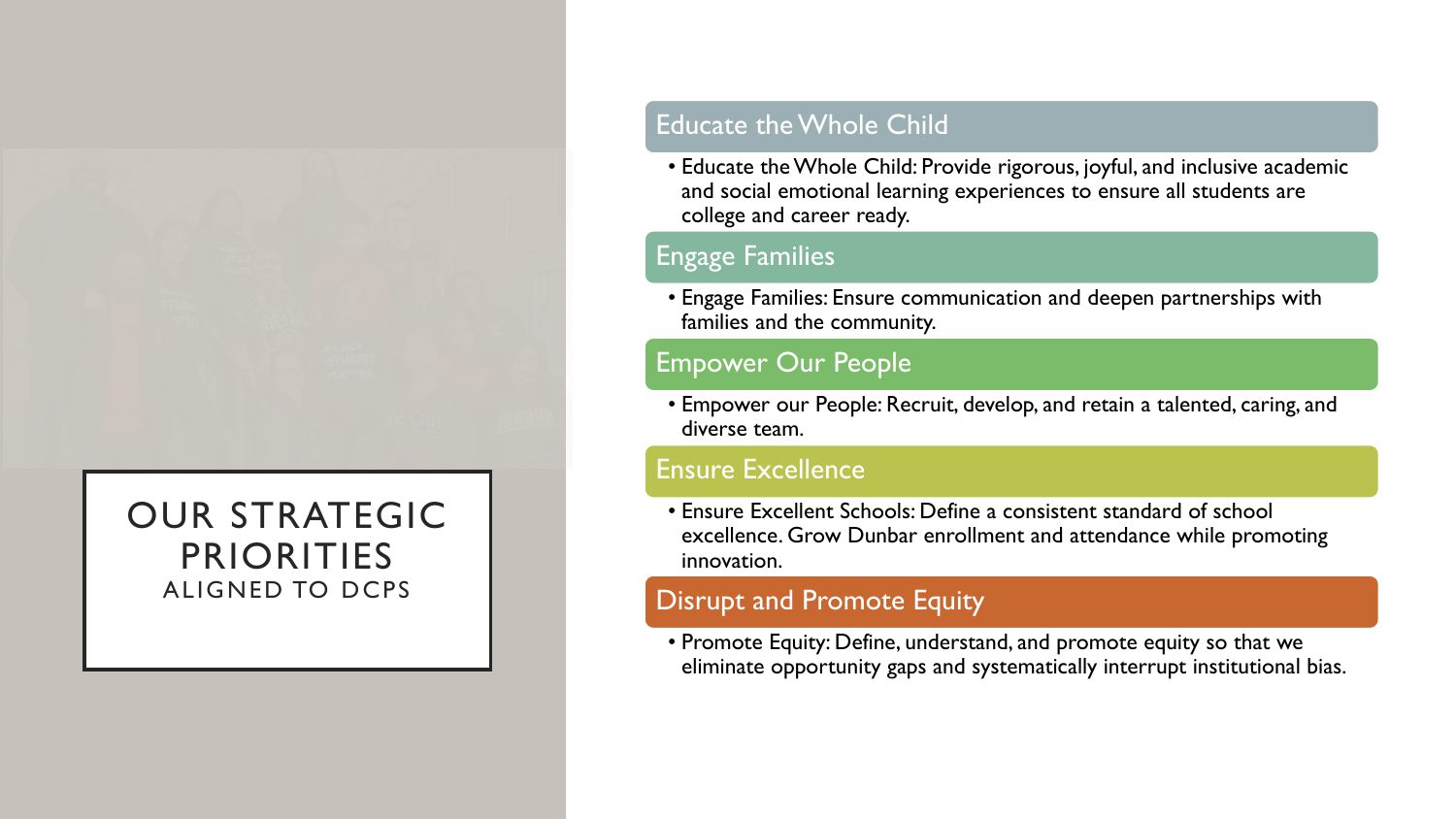### **DUNBAR HIGH SCHOOL ACADEMIES**

"BUILDING A BRIDGE FROM THE PAST TO THE FUTURE WHILE CREATING FUTURE OPPORTUNITIES FOR OUR CHILDREN."

Vincent Gray 9th Grade Academy

Dr. Charles Drew Engineering Academy (DEA)

Carter G. Woodson Black Studies Academy

Eleanor Holmes Norton Law and Public Policy Academy

Sports Management and Business Academy (New Sponsor)

Informational Technology (Planning Year)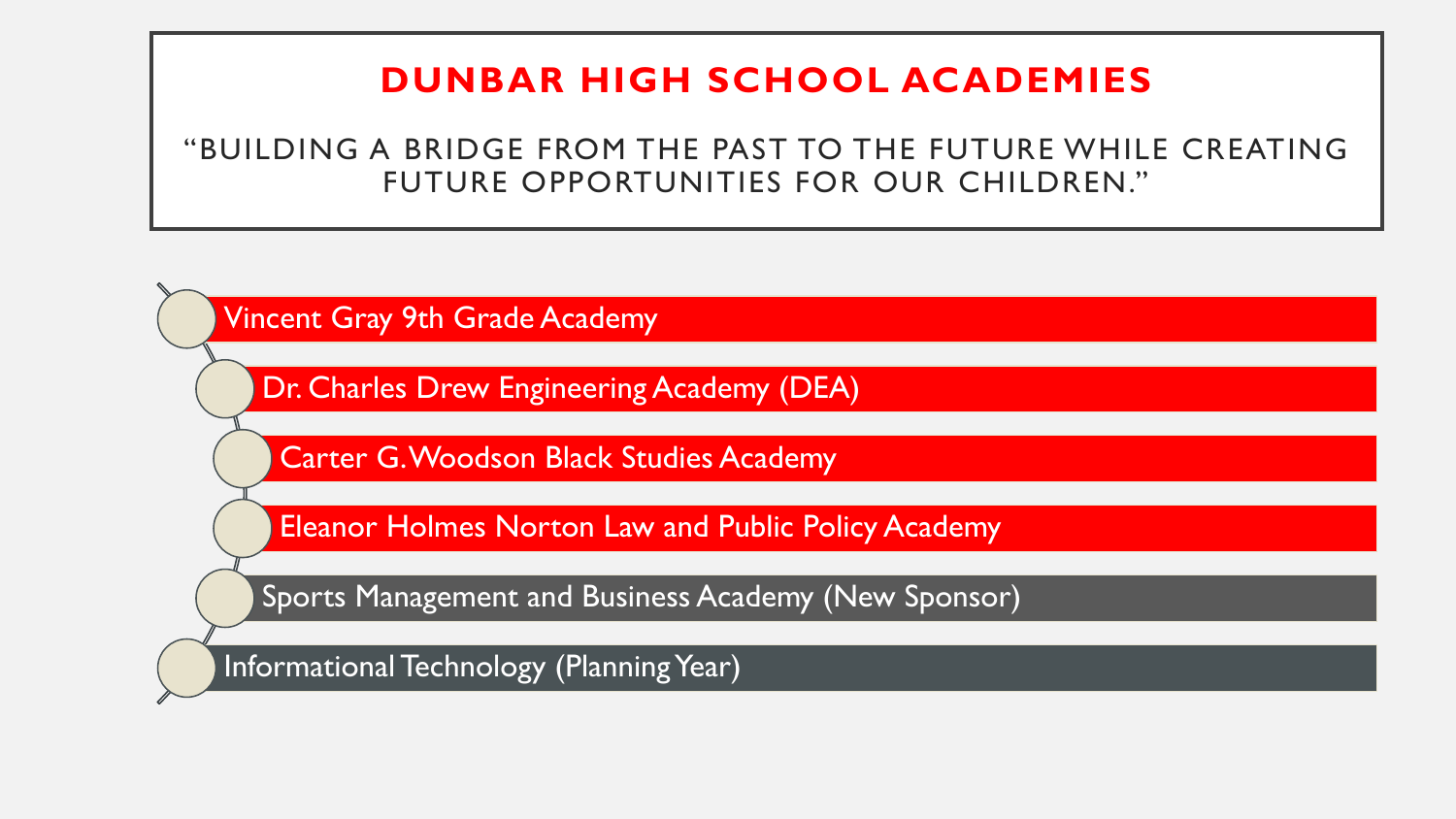## INSTRUCTIONAL **CULTURE**

- ACADEMIC GOALS
- NEW MTSS: MULTI TIERED SYSTEM OF SUPPORT
- SYAA: SCHOOL YEAR ACCELERATION ACADEMIES
- STUDENT ATTENDANCE
- STUDENT CULTURE: LOVED, CHALLENGED AND PREPARED
- SAT/ACT COLLEGE PREP

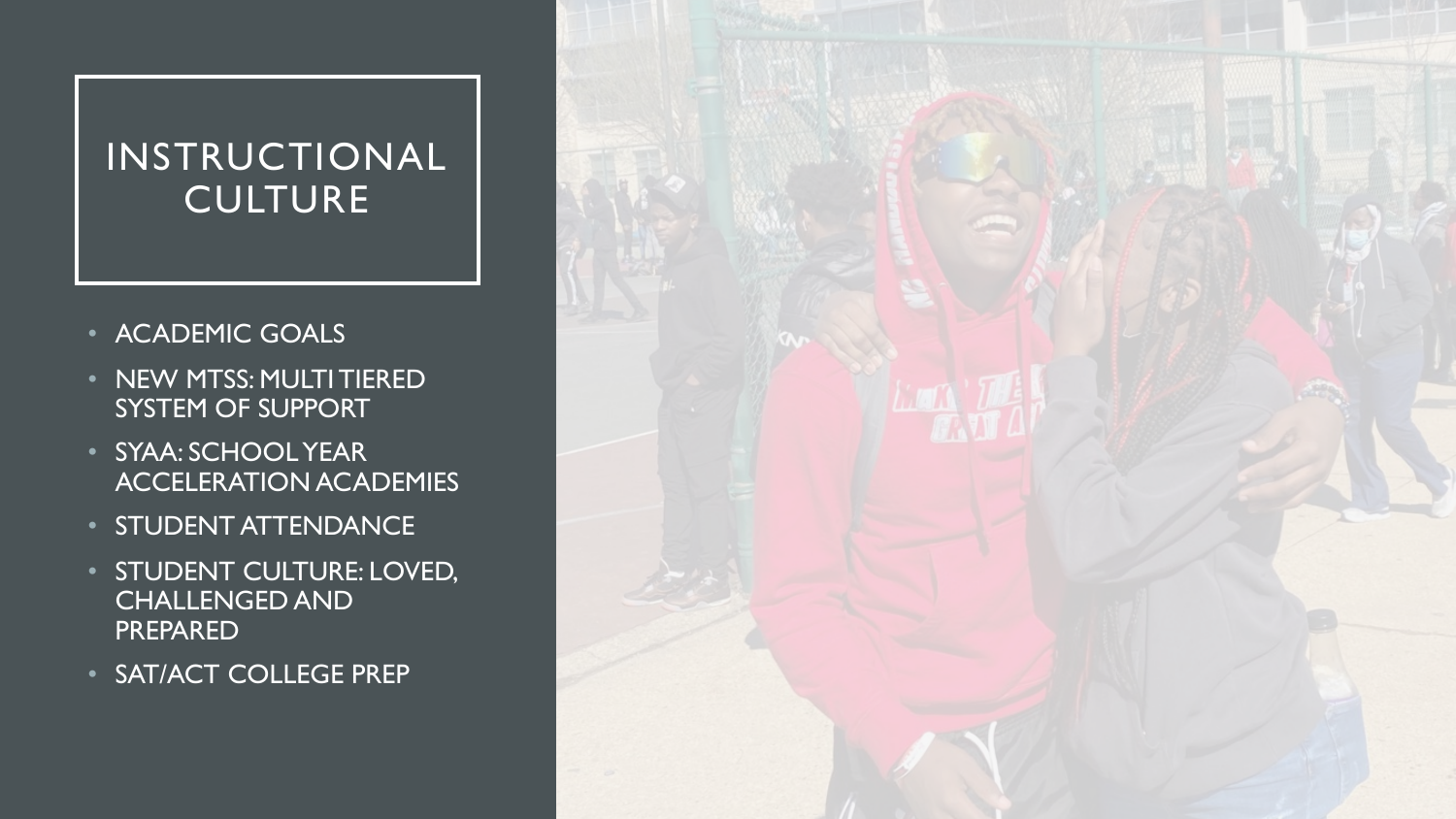FINANCIAL HEALTH OF DUNBAR: SY 22-23 BUDGET& ESSER FUNDS

- BUDGET : SY 22-23 ALLOCATIONS (4 MILLION-INCREASES)
- ENROLLMENT ( TOTAL: 767)
- SUBMITTED BUDGET
- ESSER FUNDS
- FUNDRAISING
- TRAC SYSTEMS
- RECENT SAF AUDIT
- UPCOMING BUA AUDIT

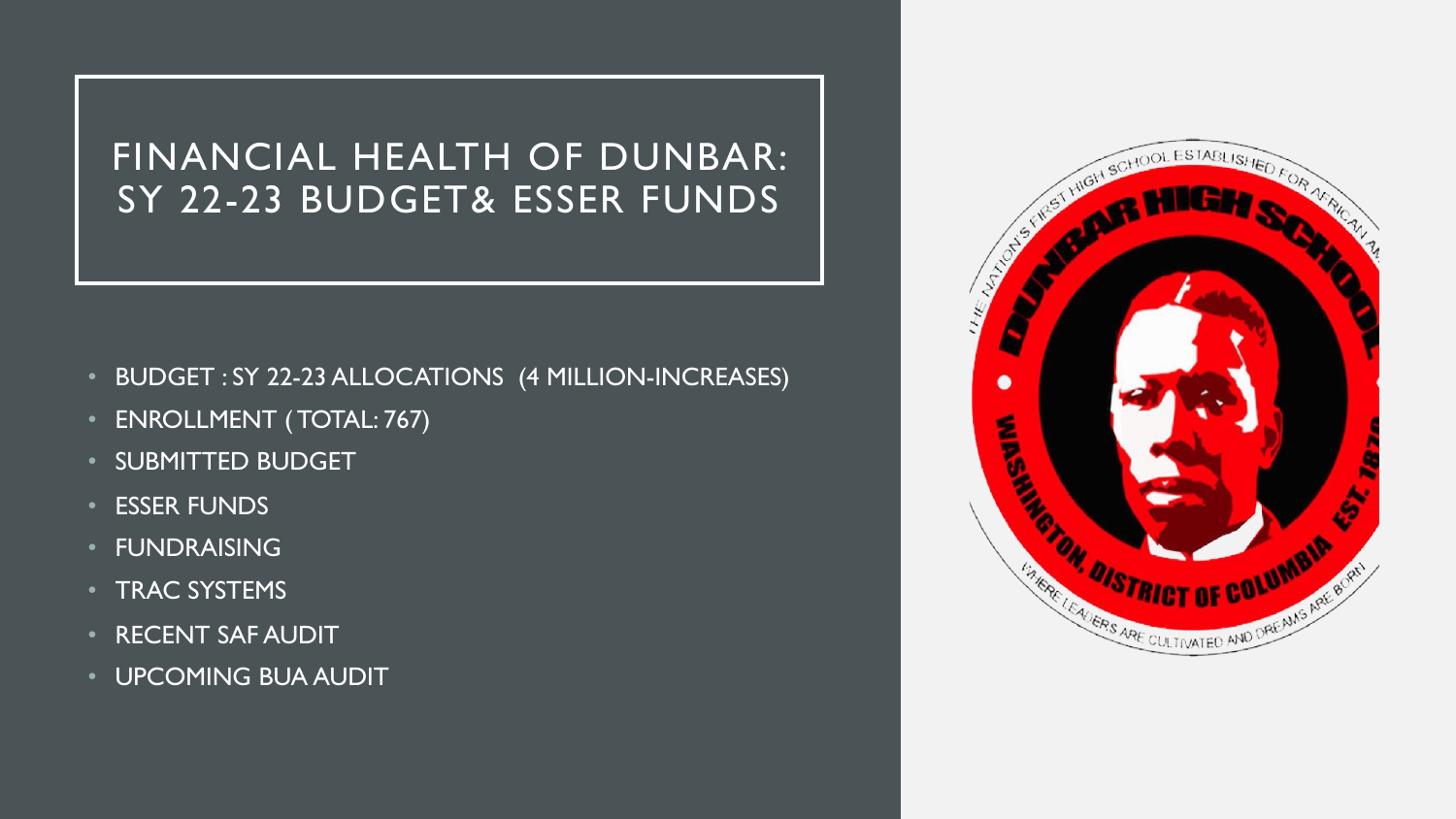| ON THE   |
|----------|
| HORIZON: |
| BIG      |
| THINGS   |
| ARE      |
| COMING   |

**Eight (8) Teacher/Faculty Positions**

**DIRECTOR OF REDESIGN**

**ASST. DIRECTOR OF REDESIGN**

**CONNECTED SCHOOL MANAGER**

**TECHNOLOGY COACH**

**TECHNOLOGY COORDINATOR**

**ACTIVITIES DIRECTOR**

**SOCIAL MEDIA SPECIALIST**

**PARENT COORDINATOR**

**SCIENCE COACH**

**ELLL AIDE**

**PROFESSIONAL SCHOOL COUNSELOR**

**SCHOOL SOCIAL WORKER**

**FOREMAN (EVENING)**

**BAND DIRECTOR**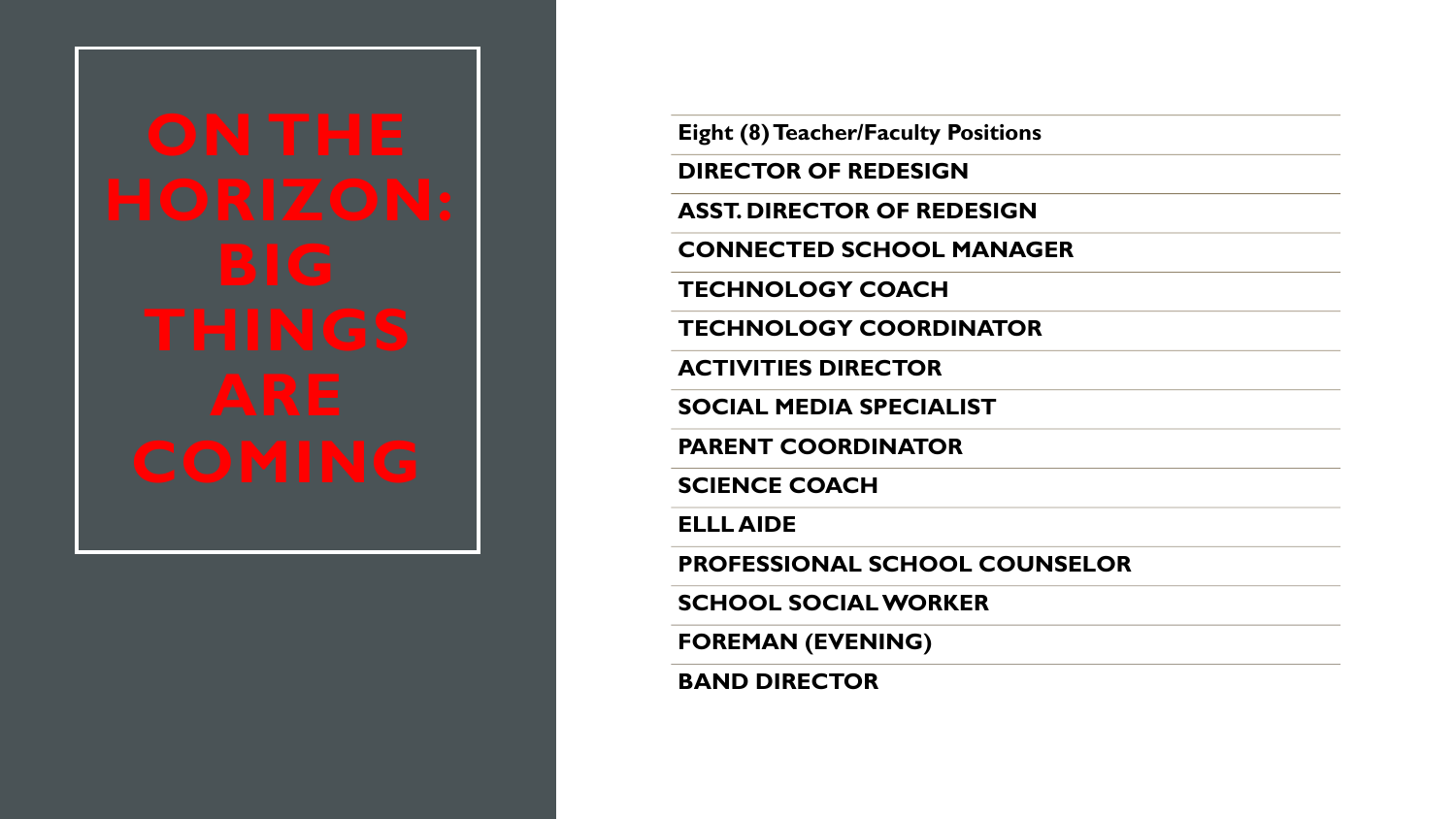



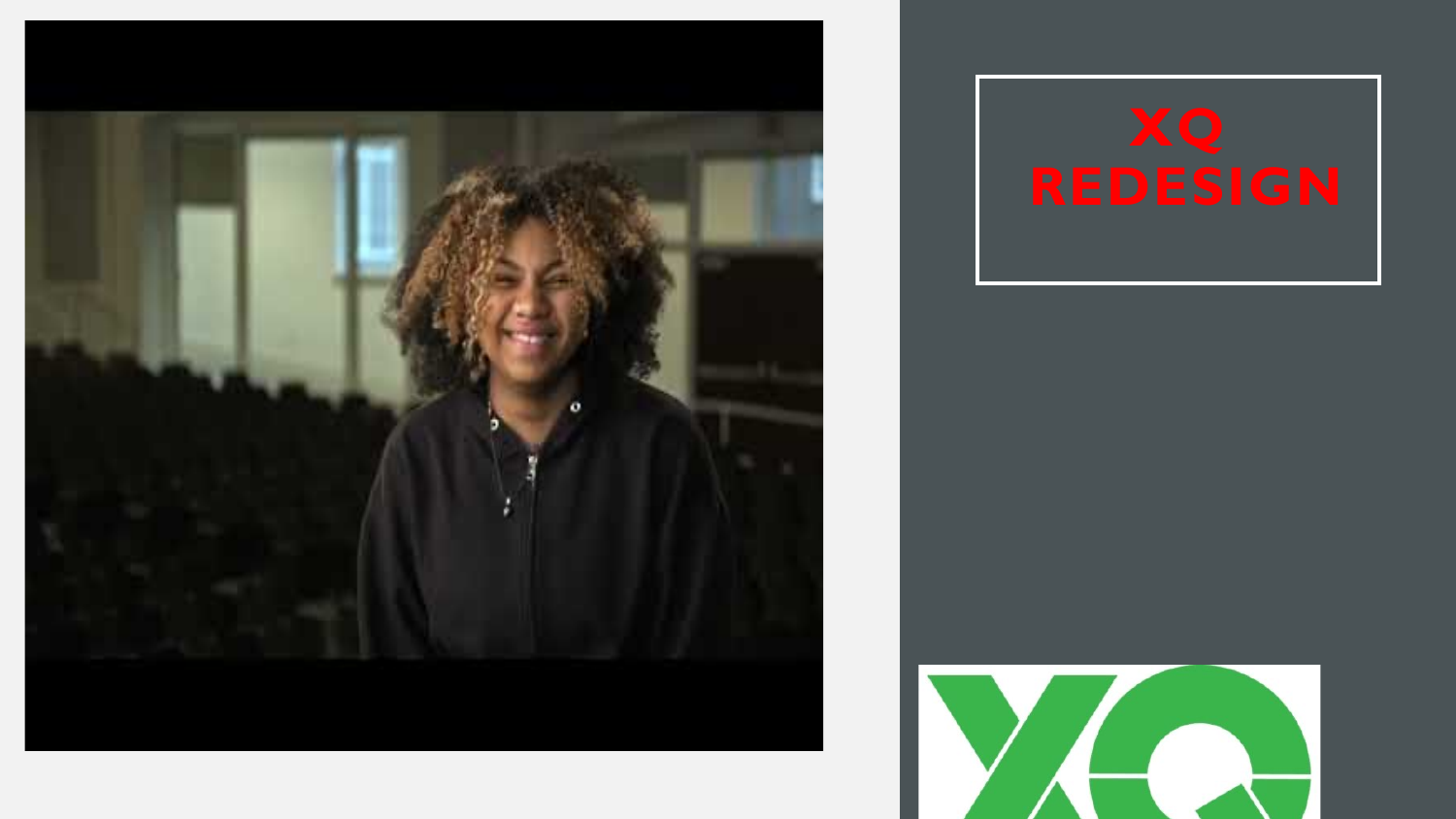

# **DUNBAR ATHLETICS**

- **1. Review of the athletic season: Wins and Challenges**
- **2. New Athletic Teams**
- **3. Athletic Personnel: AD Position, New Coaches.**
- **4. Updates to Athletic Systems: NEW systems for track, etc.**
- **5. Remaining Athletic Events**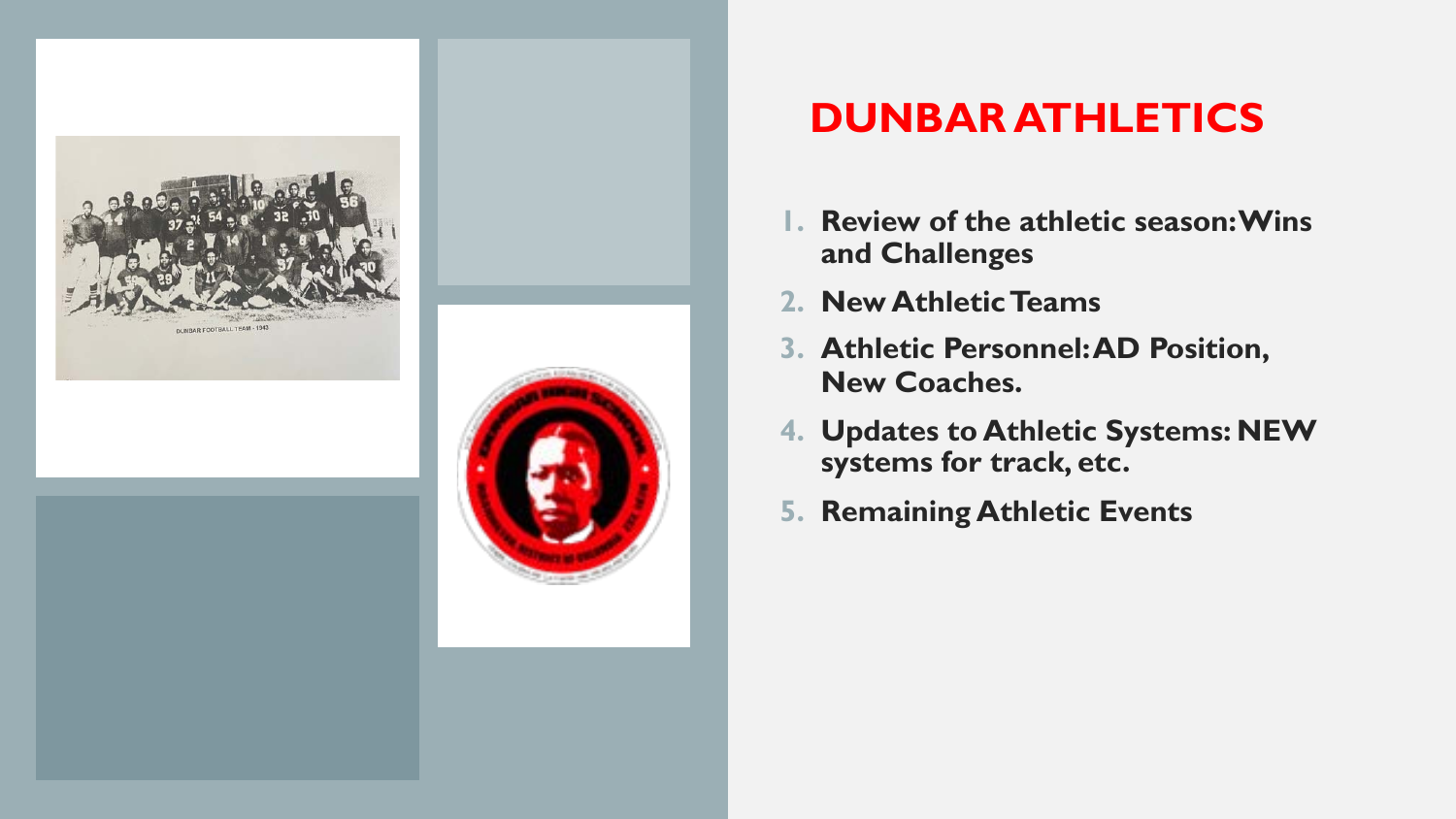# BUILDING OPERATIONS

**QNURSING ROOM** 

- **EREPAIRED UNIT FOR HEATING AND AC (JAN 2022)**
- **QREPAIRED EXTERIOR LIGHTS THAT LEAD TO THE CONCESSION** STAND AND BLEACHERS
- **QPOWER WASHED GARAGE IN DECEMBER—NEEDS TO BE DONE** AGAIN

**QREPAIRED LS SPRINKLER SYSTEM** 

**QOUTSIDE RAILINGS REPAIRED** 

**QREPAIRED POOL HEATER** 

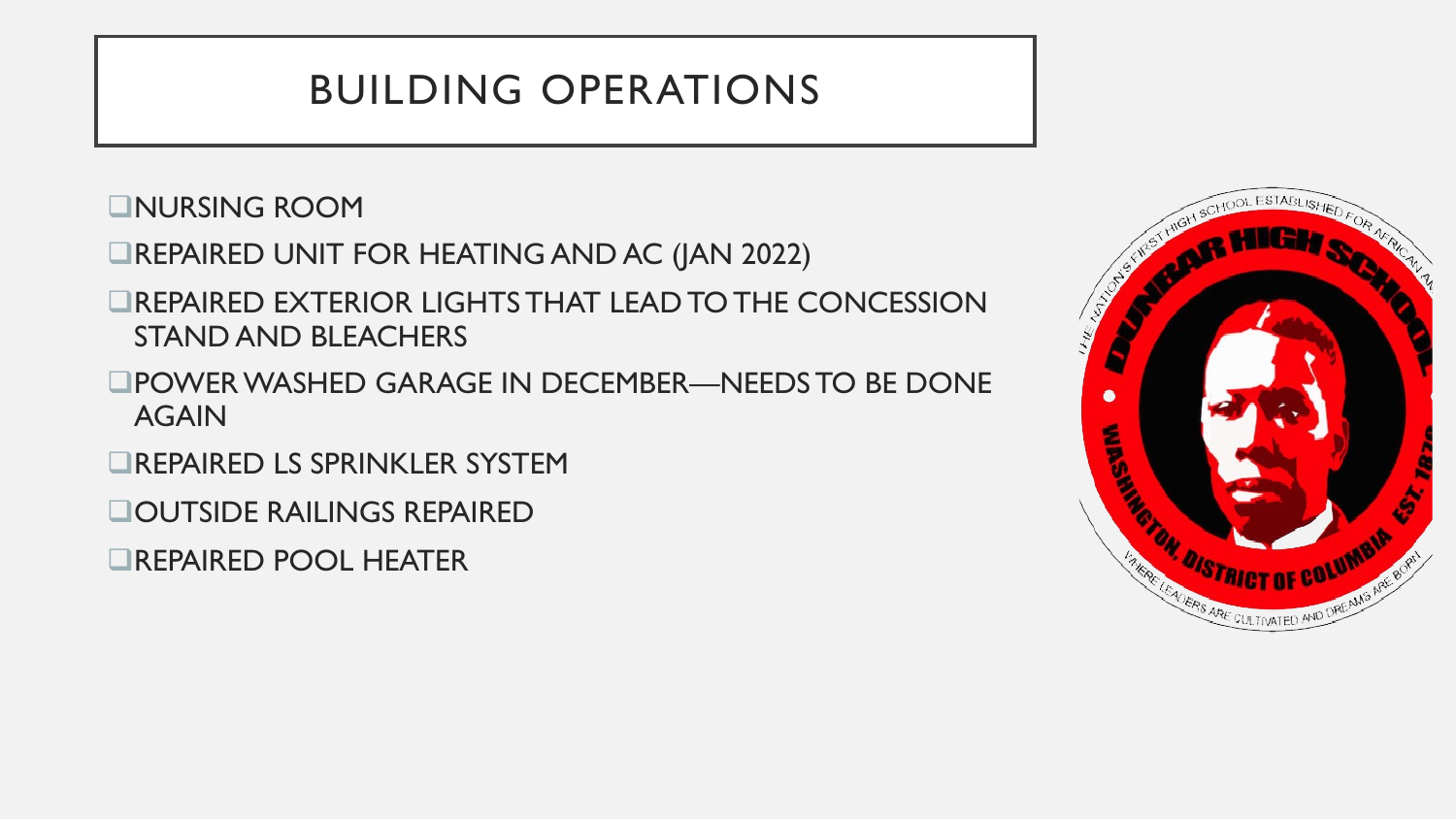# BUILDING OPERATIONS: UPCOMING

 $\Box$ NEW CONVERSION OF FOB KEYS AND GARAGE STRIPS  $\Box$  REPAIR OF EXTERIOR LIGHT AND DUNBAR LIGHT SIGN  $\Box$ FRONT ENTRANCE N STREET FOUNDATION **QAMPLIFIER FOR OUTSIDE STADIUM SPEAKER (NEED ASSISTANCE) Q MURALS THROUGHOUT THE BUILDING QINSTALLATION OF DANCE STUDIO QINSTALLATION OF PELETON STUDIO**